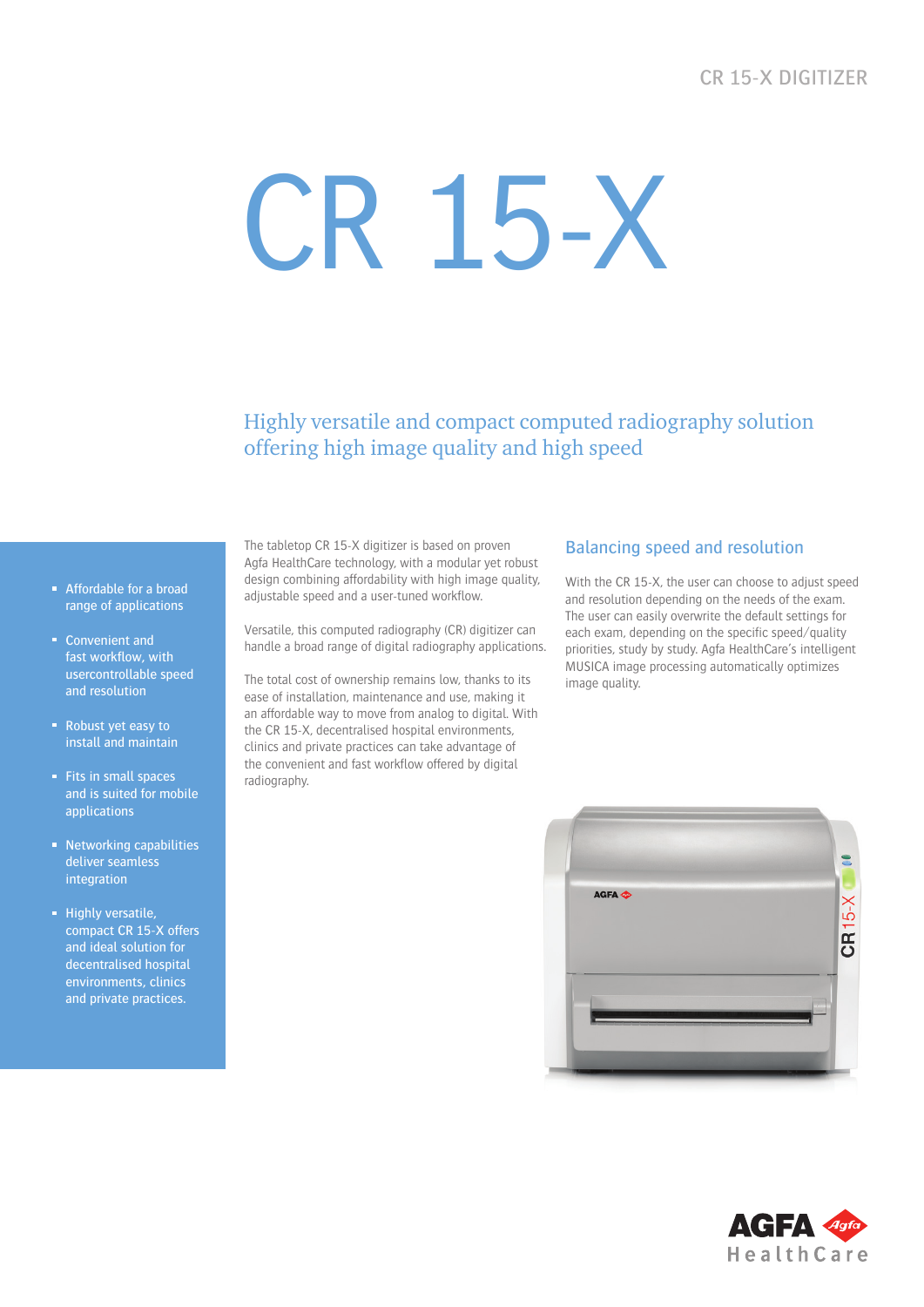

### Robust yet easy to install and maintain

Installing the CR 15-X is fast and easy. With its 'one screwdriver' concept and modular, component-based design, maintenance is faster, easier and more cost-effective, as well. Consequently, set up costs are lower and installation simpler. Horizontal cassette insertion prevents dust and dirt from being introduced during normal operation.

### Fits in small spaces and is suited for mobile applications

With its table-top size, the CR 15-X digitizer can be placed easily at any location, no matter how small, and was designed with ease of use in mind. The CR 15-X can also be fitted into cars, vans, trucks and other mobile facilities, for mobile applications. Due to the low power consumption, connection to battery can be easily realized.

## Networking capabilities deliver seamless integration

The CR 15-X is fully DICOM-compliant, to easily integrate with other solution elements; we recommend combining it with Agfa HealthCare's SE software suite for a complete softcopy solution, or with the DRYSTAR 5302 imager for a hardcopy solution.

### CASSETTE SIZES

|                                 | <b>Cassette Sizes</b>            | <b>Spatial Resolution</b>                                                                                            |
|---------------------------------|----------------------------------|----------------------------------------------------------------------------------------------------------------------|
| <b>E</b> CR MD1.0 GENERAL       | $35 \times 43$ (14 $\times$ 17") | 10 pixels/mm (including for Full Leg/Full Spine)<br>6.6 pixels/mm<br>5 pixels/mm (including for Full Leg/Full Spine) |
| <b>E</b> CR MD1.0 GENERAL       | $24 \times 30$                   | 10 pixels/mm<br>6.6 pixels/mm<br>5 pixels/mm                                                                         |
| $\blacksquare$ CR MD1.0 GENERAL | $18 \times 24$                   | 10 pixels/mm<br>6.6 pixels/mm<br>5 pixels/mm                                                                         |
| <b>CR MD1.0 GENERAL</b>         | $15 \times 30$                   | 10 pixels/mm<br>6.6 pixels/mm<br>5 pixels/mm                                                                         |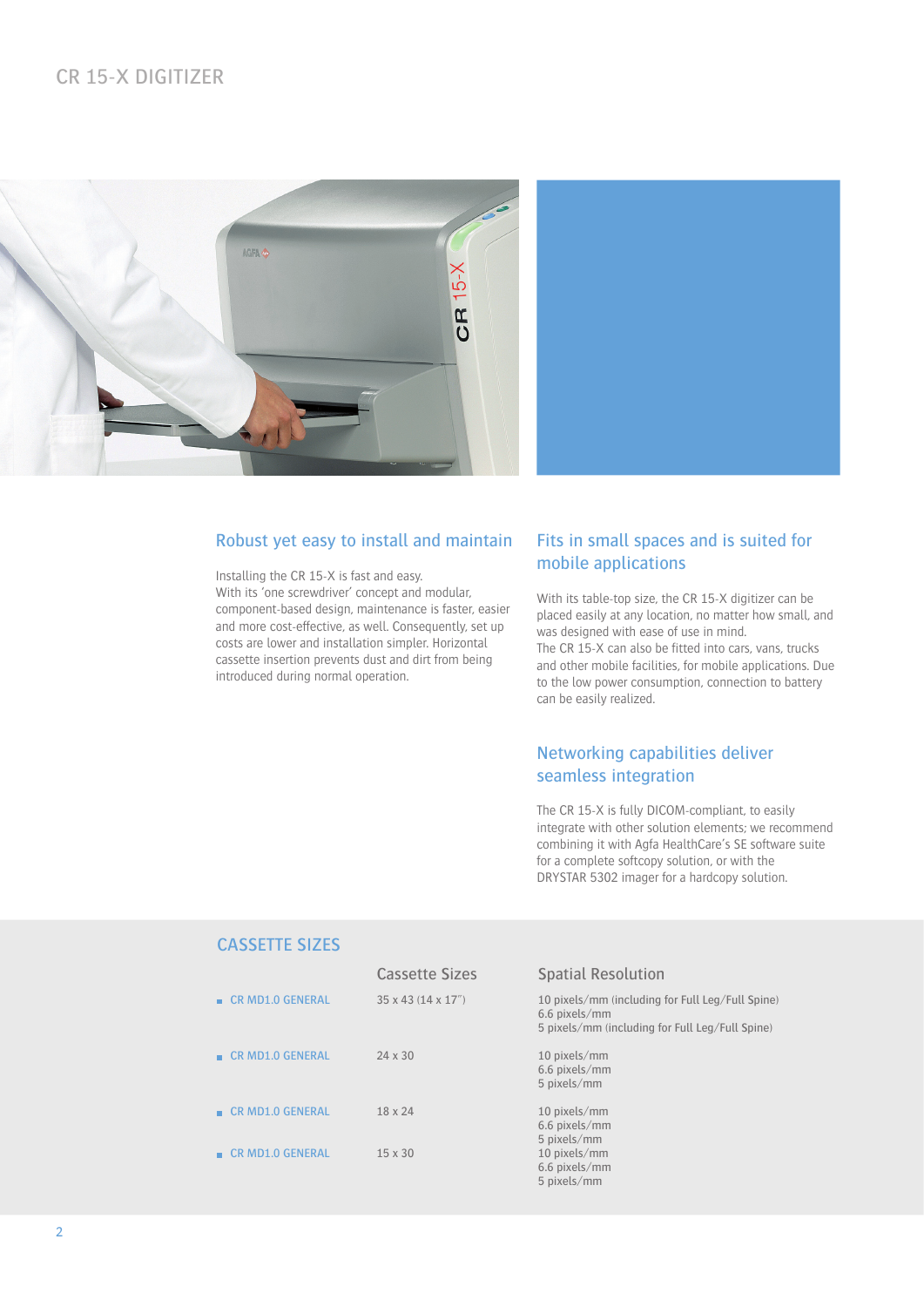# Technical Specifications

## GENERAL

### Digitizer type

- **Single cassette feed**
- Throughput: Up to 102 plates/hour (depending on size and resolution)

### **Display**

- **LED Status Indicator**
- **Status and error messages on external PC** monitor

### Greyscale resolution

- Data acquisition: 20 bits/pixel
- $\blacksquare$  Output to processor: 16 bits/pixel square root compressed

### Dimensions and weight

- $(W \times D \times H)$ : 580 x 700 x 471 mm Depth without cassette unit and extension: 380 mm
- Weight: 30 kg

### Power

- Autoranging external power supply (24V output)
- $\blacksquare$  Input:
	- 100V 240V
	- $< 2A$
	- 50/60 Hz
	- fuse: Europe max 16A; USA max 15A

### Minimum requirements

- CR MD1.0 GENERAL PLATE
- **CR MD1.0 GENERAL CASSETTE**
- CR MD1.0 CASSETTE ADAPTER 24 X 30
- NX

### Environmental conditions

 $\blacksquare$  In line with: IEC 721-3-3 (1997): class 3K2. with the following extension: - Temperature: 15 - 35° C

### Environmental effects

- Noise level: max. 65 dB (A)
- Heat dissipation: standby 30 W, max. 140 W

### Mobile use

- $\blacksquare$  In line with IEC721-3-3 (1997):
	- 3K2 with the following restrictions:
	- Temperature:  $+15^{\circ}$  C to  $+35^{\circ}$  C
	- Humidity: 15 75 % RH (non-condensing)
	- During transport with mobile kit: in line with IEC721-3-5: 5K1 and 5M3

### **Transport**

 $\blacksquare$  In line with: IEC 721-3-2 (1997): class 2K2, with the following restrictions: -25 to +55° C (-4 to 131° F)

### Storage

- Packed device shall withstand the following mechanical conditions: IEC 721-3-1: class 1M2 and IEC 721-3-2 (1993): class 2M3; including sea transport.
- $\blacksquare$  In line with IEC721-3-1: class 1K4

### **SAFETY**

### Approvals

CE, cNRTLus

The product has been designed in accordance with the MEDDEV Guidelines relating to the application of Medical Devices and has been tested as a part of the conformity assessment procedures required by 93/42/EEC Medical Device Directive (European Council Directive) 93/42/EEC on Medical Devices).

- $\blacksquare$  ISO 13485:2003
- IEC 62366:2007

### **Safety**

- IEC 60601-1:2005
- UL 60601-1:2003
- CAN/CSA C22.2 No 601.1-M90

### **Electromagnetic Compatibility**

- IEC 60601-1-2-2007
- FCC Rules 47 CRF part 15 subpart B CAN/CSA 22.2 No 60601-1-2-08
- $I = IFC 62304:2006$
- ISO 14971:2007

### **Laser Safety**

- $\blacksquare$  IEC 60825-1:1993
- IEC 60825-1:2007

### **Environmental Compliance**

- $W$ EEE 2012/19/EC
- $RoHS$  2 Directive 2011/65/EU

### **SAFFTY General**